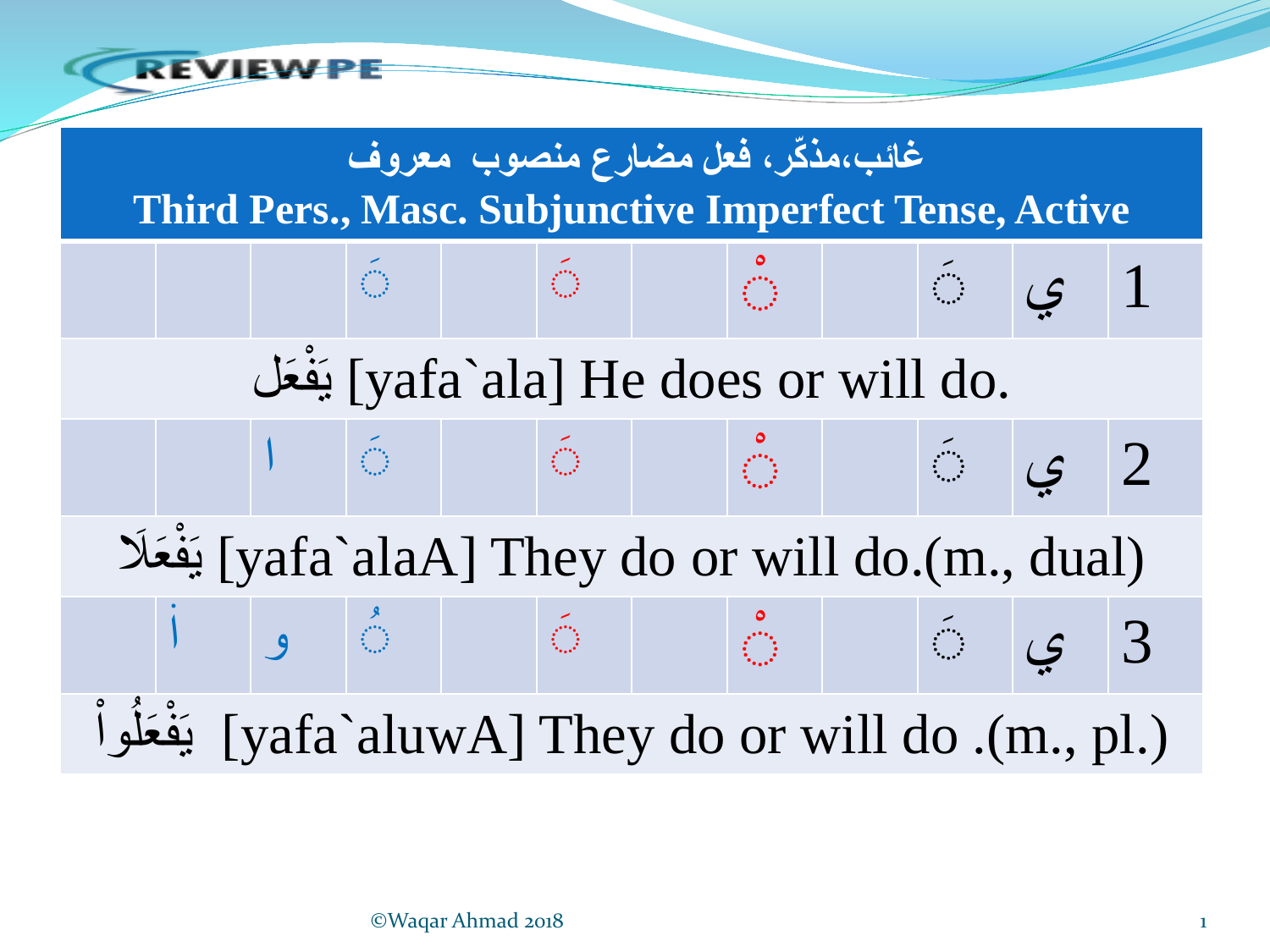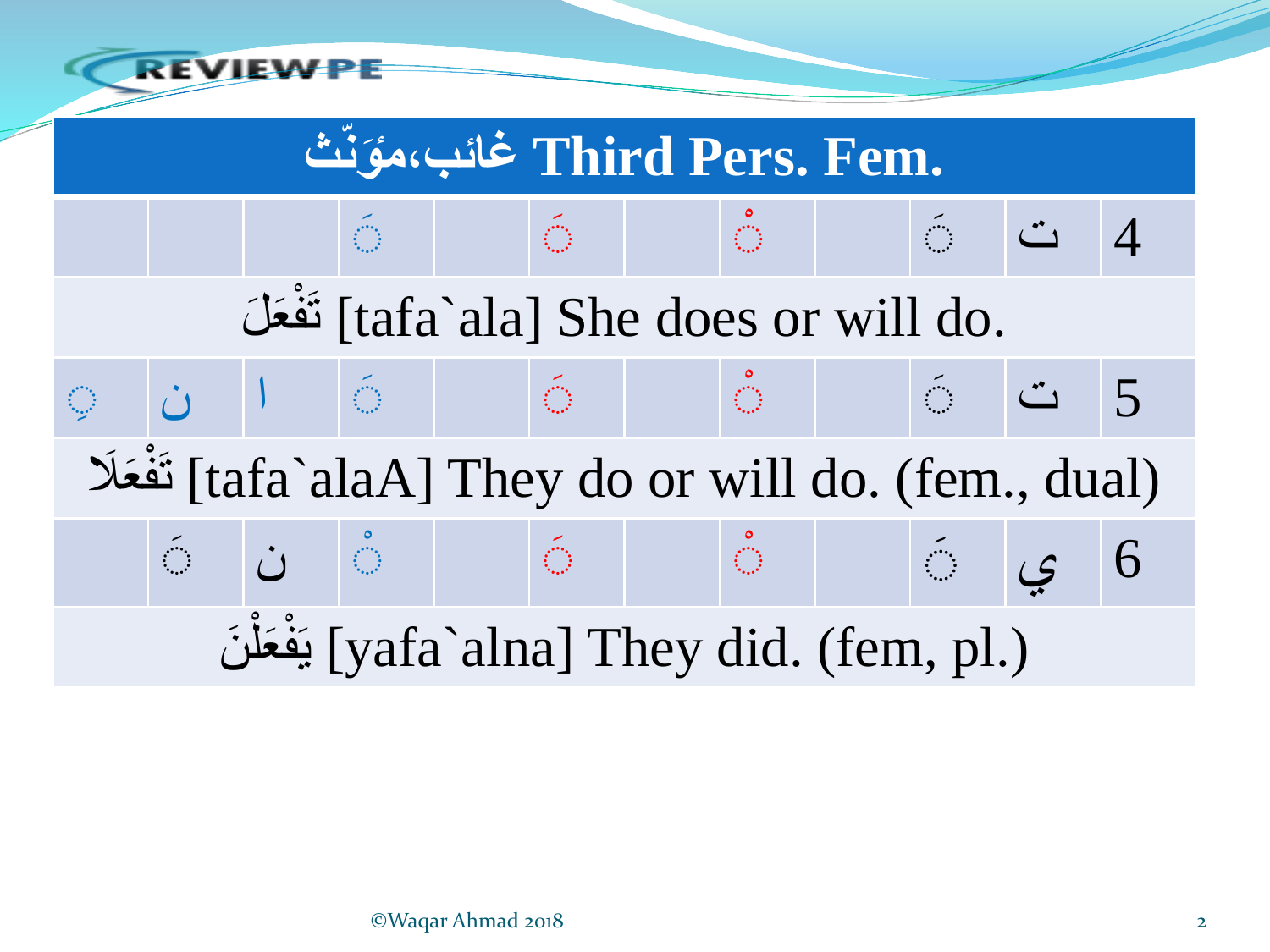

## **كر ّمذ٬حاضرSecond Pers. Male**

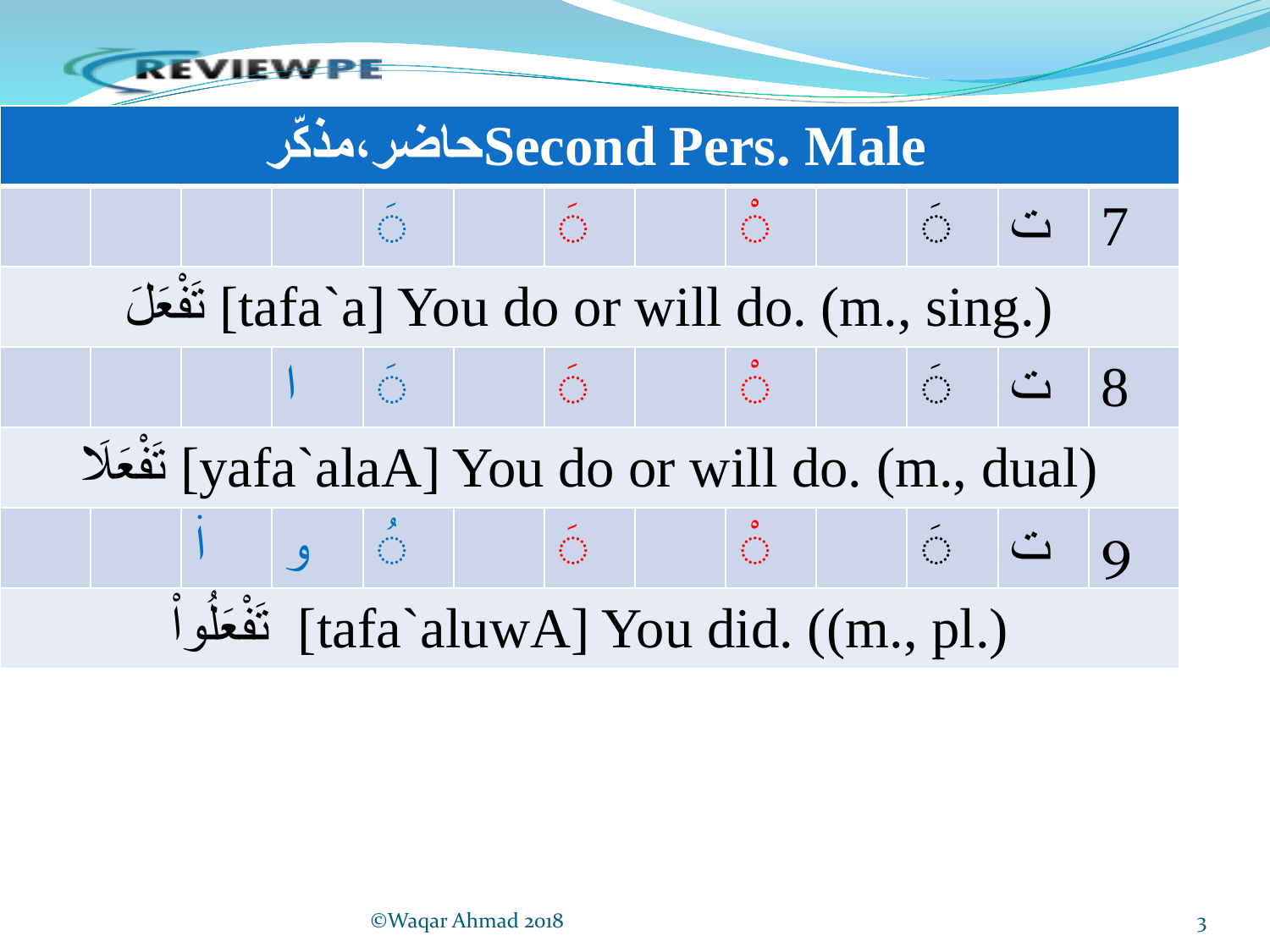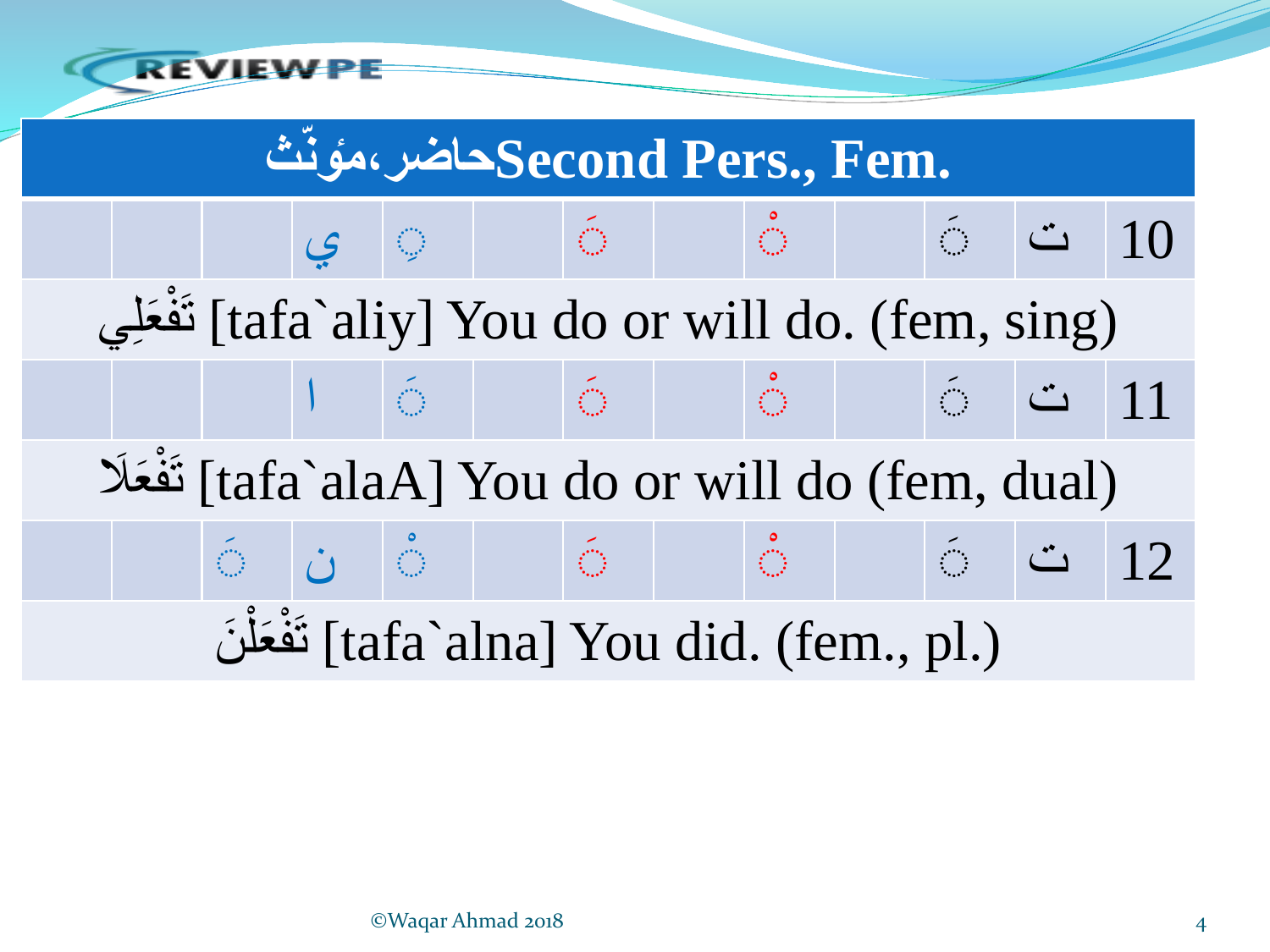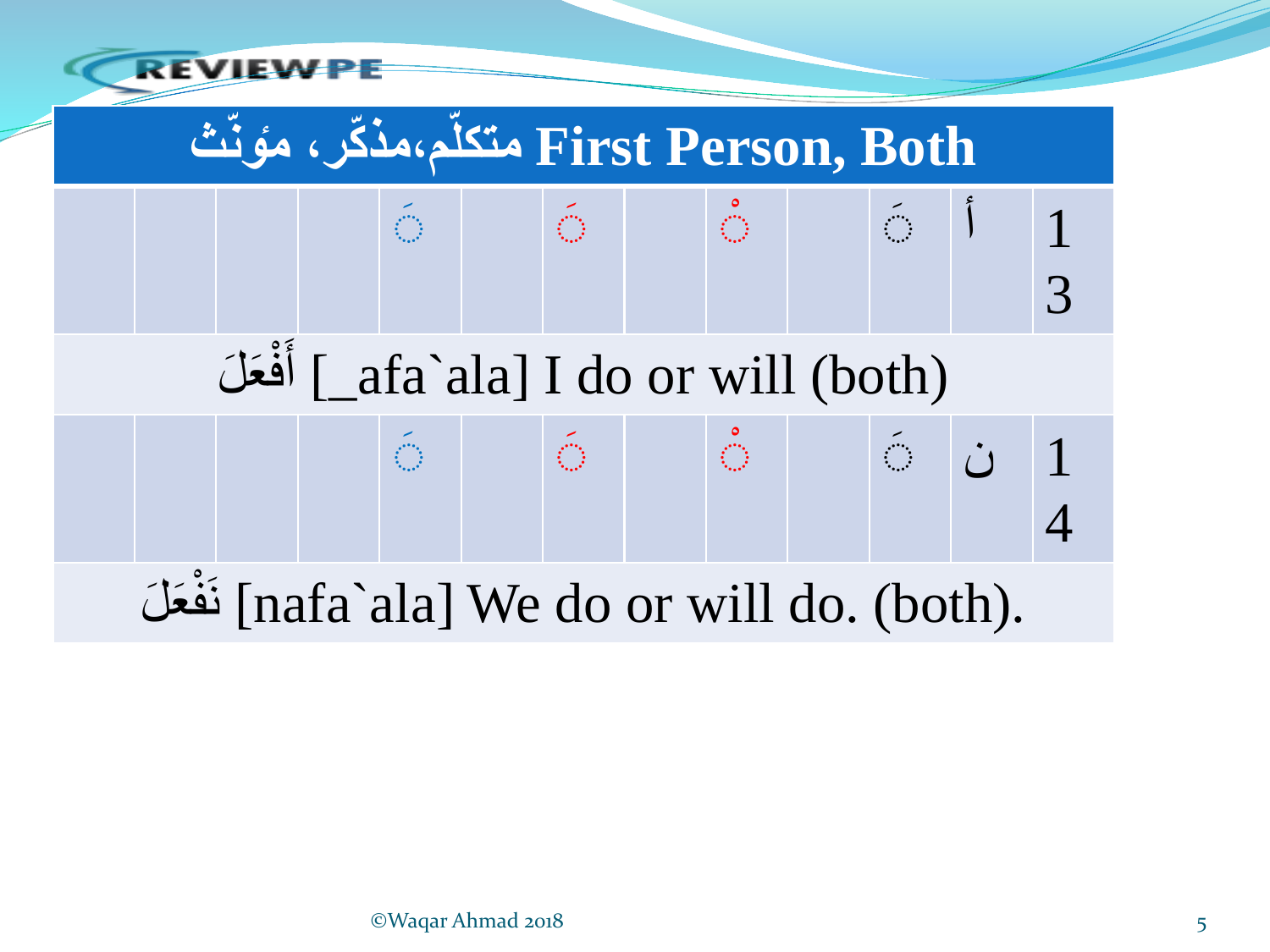| <b>REVIEW-PE</b> |                    |          |                    |                                                                                                                                                                                                                                                                                                                                                                                                                                                                                                                                                                 |                    |              |             |  |  |  |  |
|------------------|--------------------|----------|--------------------|-----------------------------------------------------------------------------------------------------------------------------------------------------------------------------------------------------------------------------------------------------------------------------------------------------------------------------------------------------------------------------------------------------------------------------------------------------------------------------------------------------------------------------------------------------------------|--------------------|--------------|-------------|--|--|--|--|
|                  | $\bigoplus$        |          | $\bigcirc$         | ۶                                                                                                                                                                                                                                                                                                                                                                                                                                                                                                                                                               |                    | <b>ANTI</b>  |             |  |  |  |  |
|                  | $\hat{\mathbb{C}}$ |          | $\bigcirc$         | $\overline{\smash{\cup}}$                                                                                                                                                                                                                                                                                                                                                                                                                                                                                                                                       | Ó                  | $\dot{\cup}$ | $\mathbf 1$ |  |  |  |  |
| He helped.       |                    |          |                    |                                                                                                                                                                                                                                                                                                                                                                                                                                                                                                                                                                 |                    |              |             |  |  |  |  |
| <u>كَتَبَ</u>    |                    |          | $\hat{\mathbb{C}}$ | $\ddot{\underline{\phantom{m}}}\phantom{\ddot{\phantom{m}}}\phantom{\ddot{\phantom{m}}}\phantom{\dot{\phantom{m}}}\phantom{\dot{\phantom{m}}}\phantom{\dot{\phantom{m}}}\phantom{\dot{\phantom{m}}}\phantom{\dot{\phantom{m}}}\phantom{\dot{\phantom{m}}}\phantom{\dot{\phantom{m}}}\phantom{\dot{\phantom{m}}}\phantom{\dot{\phantom{m}}}\phantom{\dot{\phantom{m}}}\phantom{\dot{\phantom{m}}}\phantom{\dot{\phantom{m}}}\phantom{\dot{\phantom{m}}}\phantom{\dot{\phantom{m}}}\phantom{\dot{\phantom{m}}}\phantom{\dot{\phantom{m}}}\phantom{\dot{\phantom{$ | $\hat{\mathbb{C}}$ | <u>اک</u>    | $\mathbf 1$ |  |  |  |  |
| He wrote.        |                    |          |                    |                                                                                                                                                                                                                                                                                                                                                                                                                                                                                                                                                                 |                    |              |             |  |  |  |  |
| سَكَّدُ          | $\hat{\mathbb{C}}$ | $\Delta$ |                    | $\tilde{c}$                                                                                                                                                                                                                                                                                                                                                                                                                                                                                                                                                     | $\hat{\mathbb{C}}$ | س            | $\mathbf 1$ |  |  |  |  |
| He prostrated.   |                    |          |                    |                                                                                                                                                                                                                                                                                                                                                                                                                                                                                                                                                                 |                    |              |             |  |  |  |  |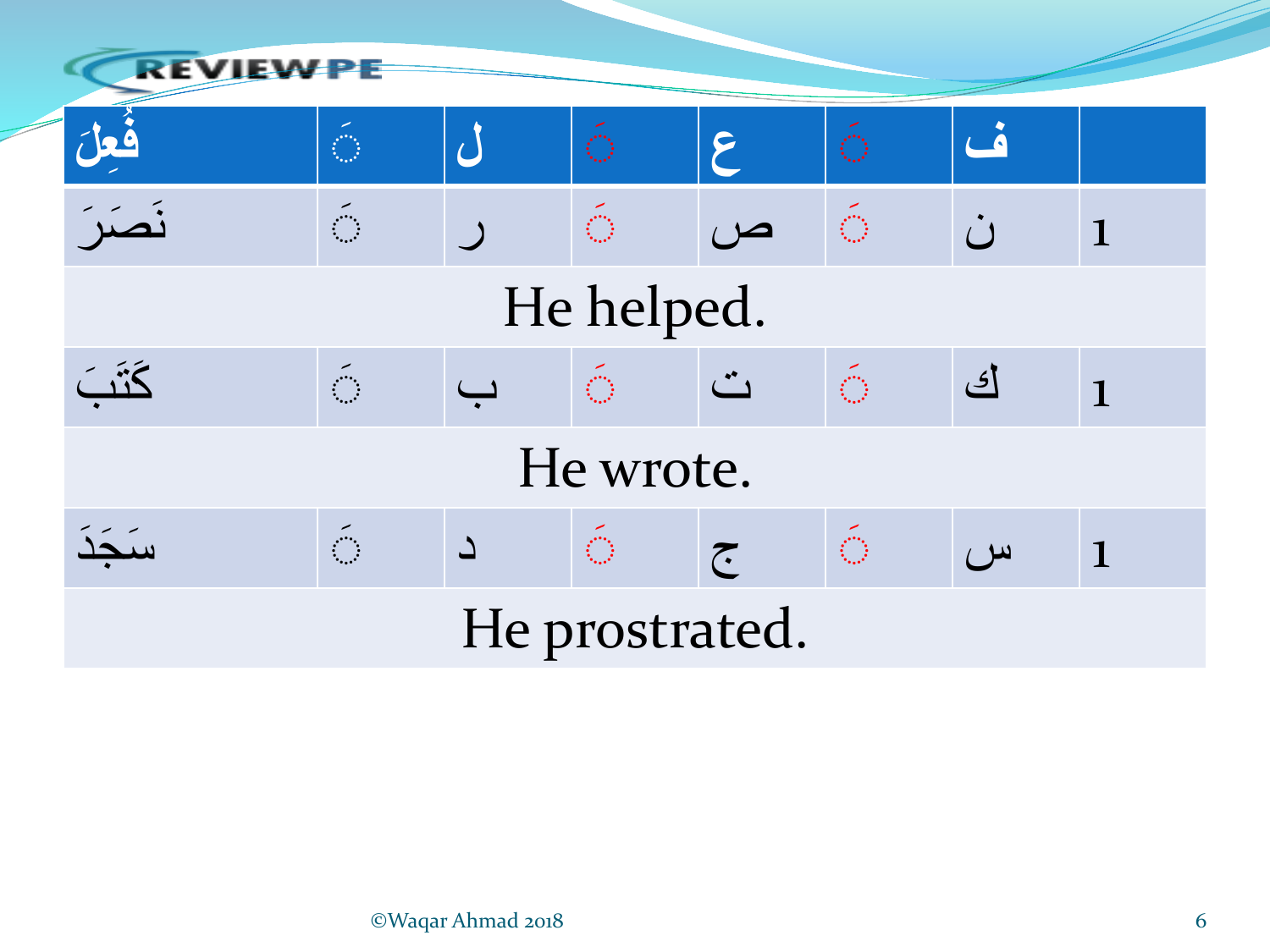| <b>REVIEW</b>       |                    |                 |              |                                               |                    |            |             |  |  |  |
|---------------------|--------------------|-----------------|--------------|-----------------------------------------------|--------------------|------------|-------------|--|--|--|
|                     |                    |                 |              | ۶                                             |                    |            |             |  |  |  |
| rau                 | $\langle \rangle$  | $\epsilon$      | $\mathbb{C}$ |                                               | Ó                  | س          | $\mathbf 1$ |  |  |  |
| [sami'a] He heard   |                    |                 |              |                                               |                    |            |             |  |  |  |
| عَمِلَ              |                    | $\left(\right)$ | $\mathbb{C}$ |                                               | $\mathbb{C}$       | $\epsilon$ | $\mathbf 1$ |  |  |  |
| ['amila] He worked. |                    |                 |              |                                               |                    |            |             |  |  |  |
| عَلَّمَ             | $\hat{\mathbb{C}}$ |                 | $\mathbb{C}$ | $\left( \begin{array}{c} \end{array} \right)$ | $\hat{\mathbb{C}}$ | اسح        |             |  |  |  |
| ['alima] He knew.   |                    |                 |              |                                               |                    |            |             |  |  |  |